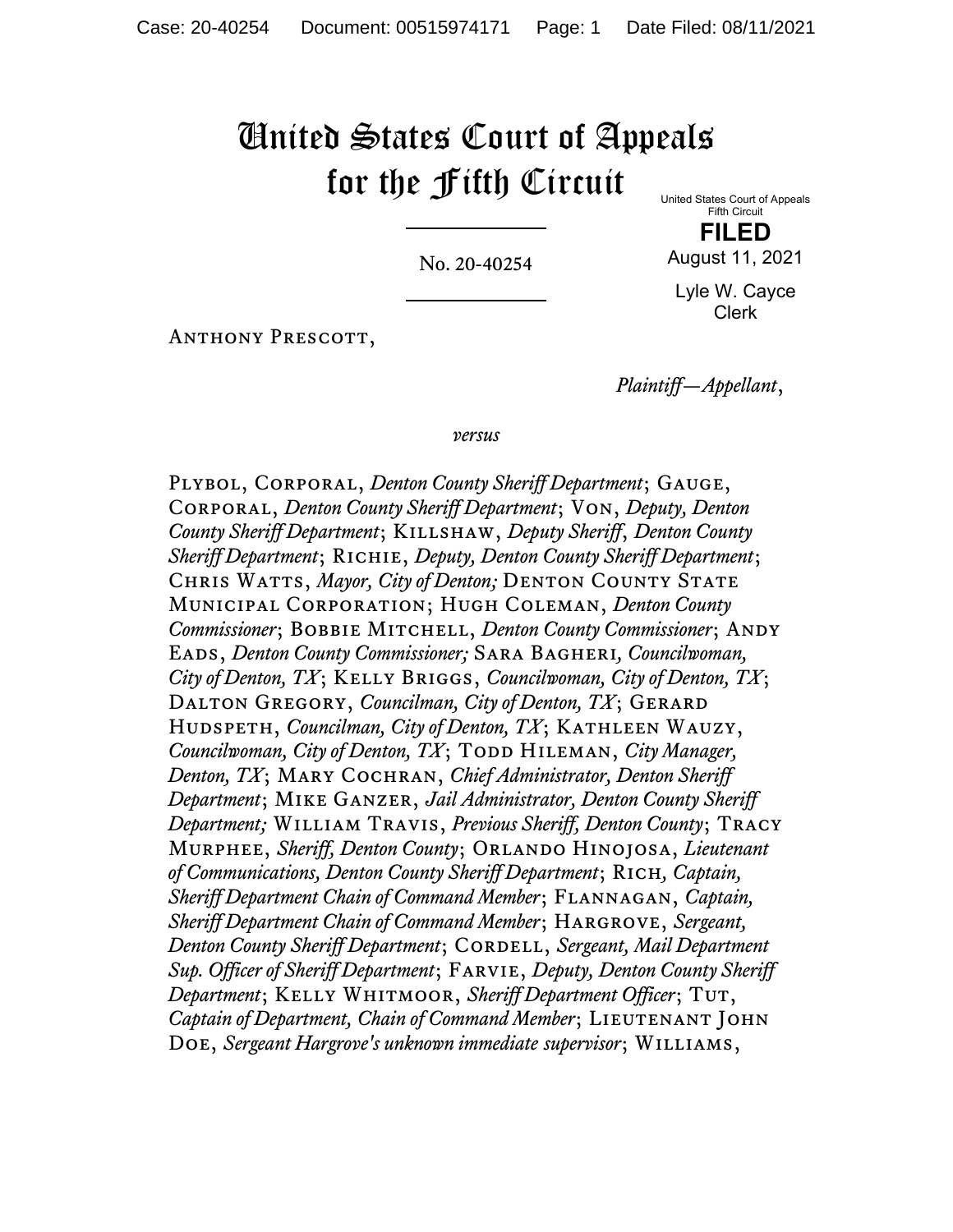## No. 20-40254

*Sergeant*, *Denton County Sheriff Department*; John Doe, *Unknown Sheriff Department officer*; John Doe, *Sheriff Department maintenance worker*; JOHN DOE, *Sheriff Department Officer*; VYBARRAR, *Sheriff Deputy*; John Doe, *Unknown Sheriff Deputy*; John Doe, *Unknown Sheriff Department medical staff member*,

*Defendants—Appellees*.

Appeal from the United States District Court for the Eastern District of Texas USDC No. 4:16-CV-879

Before JONES, DUNCAN, and ENGELHARDT, *Circuit Judges*. Per Curiam:[\\*](#page-1-0)

Anthony Prescott, then an inmate incarcerated in the Denton County Jail, filed a lawsuit under 42 U.S.C. § 1983, claiming several violations of his civil rights. After many of his claims were severed and transferred to other judicial districts in Texas, Prescott was left with various § 1983 claims against Denton County, the Denton County Sheriff's Department, and several of their officers and employees. The defendants sought dismissal under Federal Rule of Civil Procedure 12(b)(6), on the ground that, inter alia, Prescott had failed to satisfy the statutory prerequisite under the Prisoner Litigation Reform Act of exhausting available administrative remedies prior to filing suit. *See* 42 U.S.C. § 1997e(a). The district court ultimately dismissed Prescott's lawsuit without prejudice for failure to exhaust.

<span id="page-1-0"></span><sup>\*</sup> Pursuant to 5TH CIRCUIT RULE 47.5, the court has determined that this opinion should not be published and is not precedent except under the limited circumstances set forth in 5TH CIRCUIT RULE 47.5.4.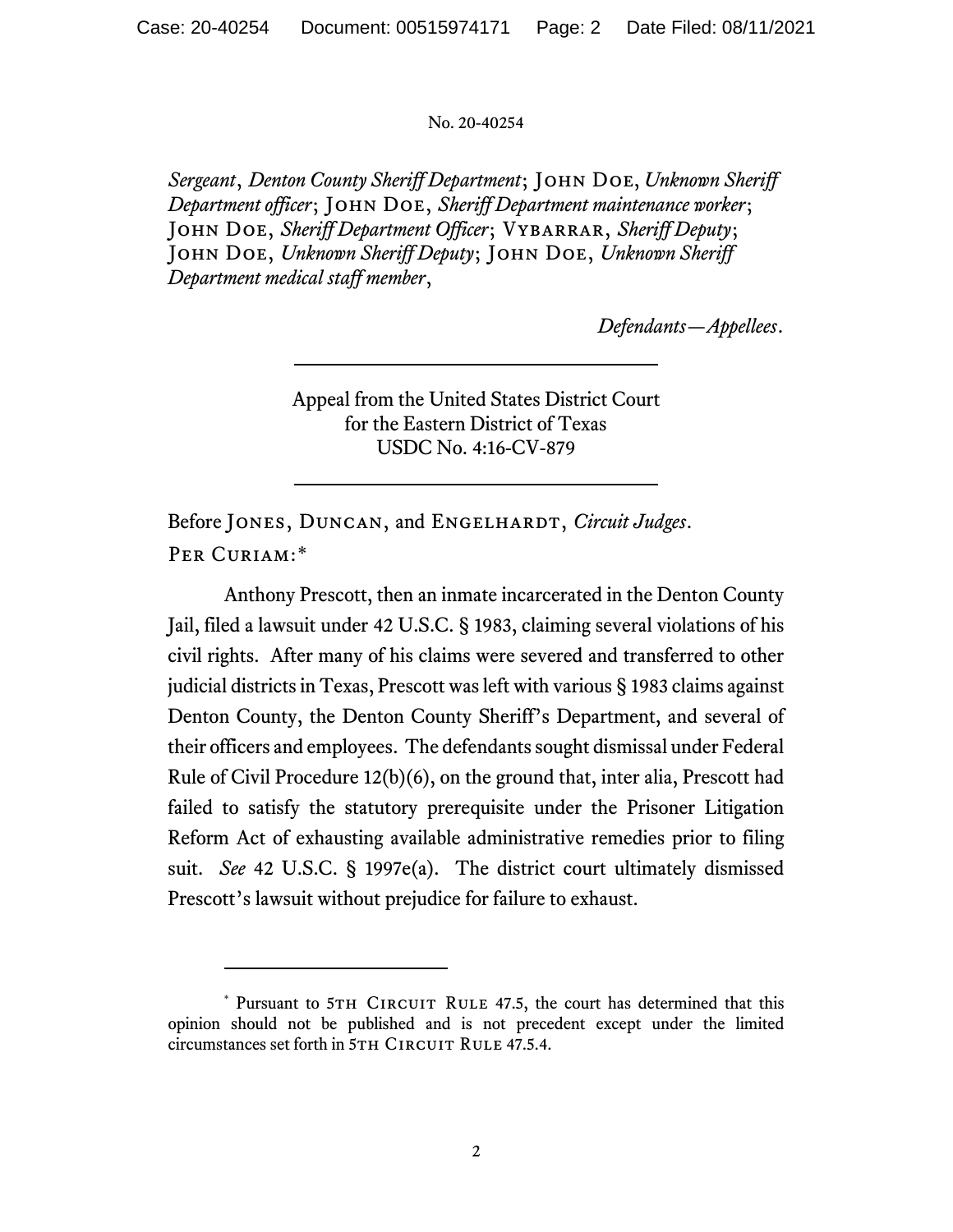## No. 20-40254

For the reasons that follow, we hold that Prescott's appeal is not frivolous, and his motion to proceed in forma pauperis is therefore GRANTED. *See Howard v. King*, 707 F.2d 215, 220 (5th Cir. 1983). We further conclude that further briefing is unnecessary and turn to the merits. *See Cantwell v. Sterling*, 788 F.3d 507, 509 (5th Cir. 2015).

As a preliminary matter, we find that Prescott has abandoned any challenge to the district court's dismissal without prejudice of his claims against the seven individual defendants to whom service of Prescott's complaint could not be effected. *See Brinkmann v. Dallas Cnty. Sheriff Abner*, 813 F.2d 744, 748 (5th Cir. 1987); *Yohey v. Collins*, 985 F.2d 222, 224-25 (5th Cir. 1983). Accordingly, the district court's dismissal of those claims is AFFIRMED.

Regarding the district court's dismissal of Prescott's complaint for failure to exhaust, our review is de novo. *Carbe v. Lappin*, 492 F.3d 325, 327 (5th Cir. 2007). Exhaustion is an affirmative defense, and the defendants have the burden of proving that the plaintiff failed to exhaust available administrative remedies. *Jones v. Bock*, 549 U.S. 199, 216 (2007). "Exhaustion is defined by the prison's grievance procedures, and courts neither may add to nor subtract from them." *Cantwell*, 788 F.3d at 509.

In this case, we cannot discern from the record the grievance procedures employed by the Denton County Jail during the span of time that Prescott was incarcerated there and the events giving rise to his claims occurred. The defendants never introduced the procedures as evidence. Furthermore, while the current Denton County Jail Inmate Handbook is available online, it discusses the applicable grievance procedures, $<sup>1</sup>$  $<sup>1</sup>$  $<sup>1</sup>$  and we can</sup>

<span id="page-2-0"></span><sup>1</sup> *See* https://www.dentoncounty.gov/DocumentCenter/View/4683/Inmate-Handbook-PDF.